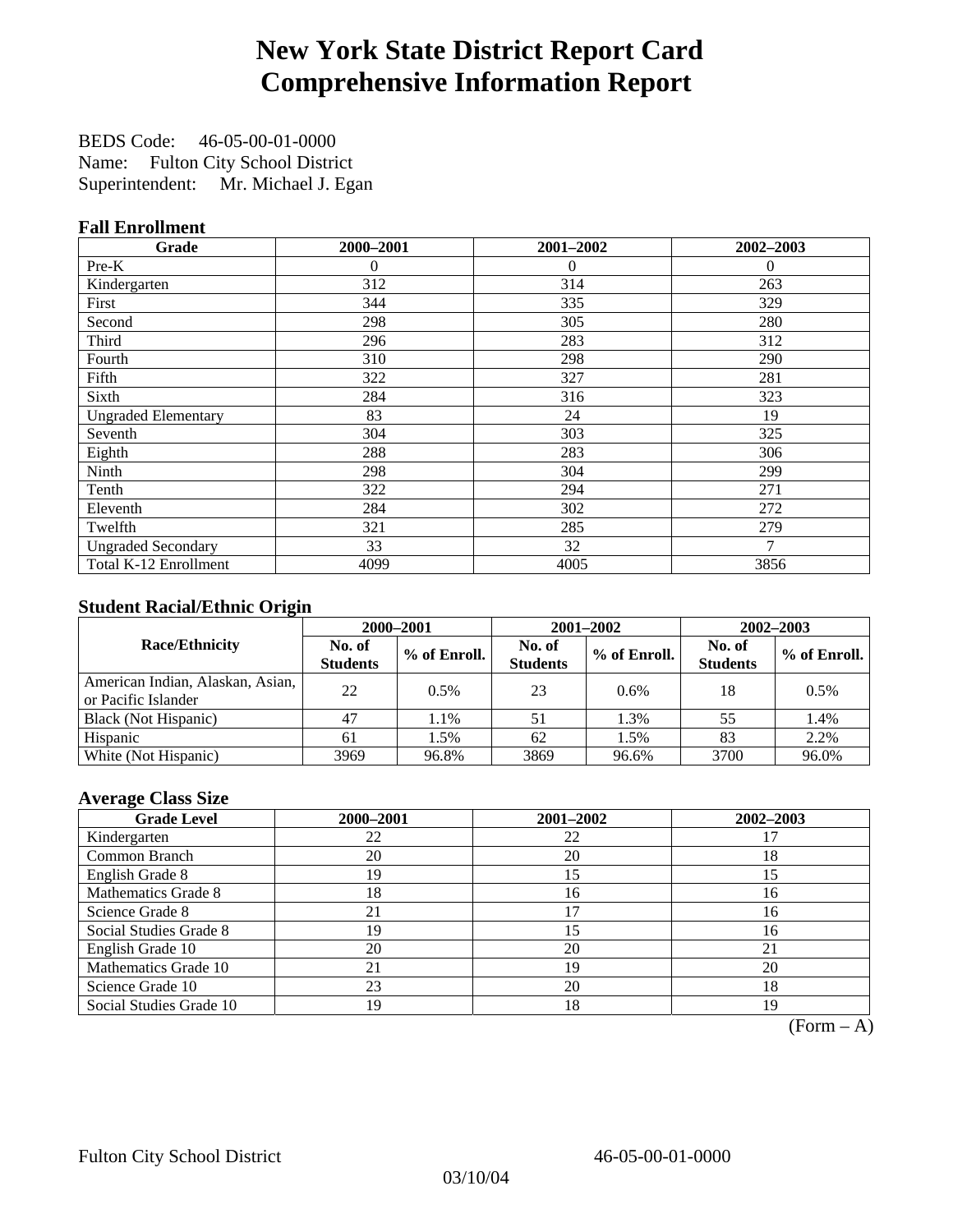#### **District Need to Resource Capacity Category**

| <b>N/RC Category</b> | <b>Description</b>                                                   |
|----------------------|----------------------------------------------------------------------|
|                      | This is an urban or suburban school district with high student needs |
|                      | in relation to district resource capacity.                           |

### **Similar School Group and Description**

| <b>Similar School Group</b> | <b>Description</b> |
|-----------------------------|--------------------|
| NA                          | <b>NA</b>          |

All schools within the same N/RC category are divided into three similar school groups defined by the percentage of students in the school who are eligible for the free-lunch program and/or who are limited English proficient (also known as English language learners).

#### **Student Demographics Used To Determine Similar Schools Group**

| 0                                 |           |         |       |               |               |         |
|-----------------------------------|-----------|---------|-------|---------------|---------------|---------|
|                                   | 2000-2001 |         |       | $2001 - 2002$ | $2002 - 2003$ |         |
|                                   | Count     | Percent | Count | Percent       | Count         | Percent |
| <b>Limited English Proficient</b> |           | $0.2\%$ | 18    | $0.4\%$       | 24            | 0.6%    |
| <b>Eligible for Free Lunch</b>    | 1045      | 25.5%   | 1173  | 29.3%         | 1301          | 33.7%   |

#### **Attendance and Suspension**

|                               | 1999–2000       |         |                 | 2000-2001 | $2001 - 2002$   |         |
|-------------------------------|-----------------|---------|-----------------|-----------|-----------------|---------|
|                               | No. of          | $%$ of  | No. of          | $%$ of    | No. of          | $%$ of  |
|                               | <b>Students</b> | Enroll. | <b>Students</b> | Enroll.   | <b>Students</b> | Enroll. |
| <b>Annual Attendance Rate</b> |                 | 94.4%   |                 | 94.2%     |                 | 94.2%   |
| <b>Student Suspensions</b>    | -77             | 4.3%    | 77              | 4.3%      |                 | 2.8%    |

### **Student Socioeconomic and Stability Indicators**

#### **(Percent of Enrollment)**

|                          | 2000–2001 | $2001 - 2002$ | $2002 - 2003$ |
|--------------------------|-----------|---------------|---------------|
| <b>Reduced Lunch</b>     | 9.4%      | 10.3%         | 11.7%         |
| <b>Public Assistance</b> | NA        | NA            | NA            |
| <b>Student Stability</b> | NА        | <b>NA</b>     | NA            |

| <b>Staff Counts</b>                   |           |  |  |  |  |
|---------------------------------------|-----------|--|--|--|--|
| <b>Staff</b>                          | 2002-2003 |  |  |  |  |
| <b>Total Teachers</b>                 | 306       |  |  |  |  |
| <b>Total Other Professional Staff</b> | 38        |  |  |  |  |
| <b>Total Paraprofessionals</b>        | 62        |  |  |  |  |
| Teaching Out of Certification*        |           |  |  |  |  |
| Teachers with Temporary Licenses      |           |  |  |  |  |

\*Teaching out of certification more than on an incidental basis. Teachers with temporary licenses are also counted as teaching out of certification.

 $(Form - B)$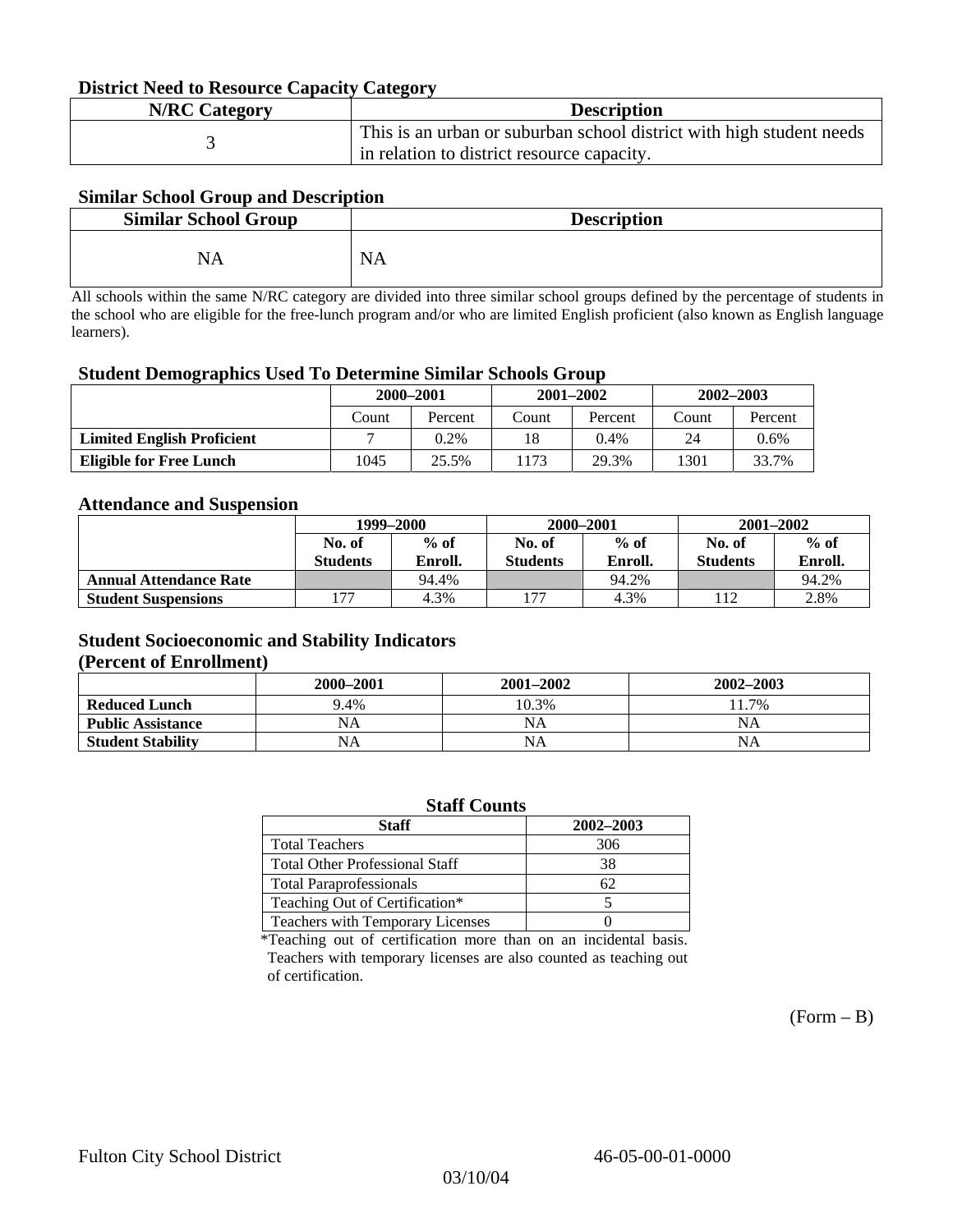# **High School Graduates and Noncompleters**

| ніді эспол этайнакі патінід кеденія вірюшая |                       |                                   |                                                    |                       |                                   |                                                    |                       |                                   |                                                    |  |
|---------------------------------------------|-----------------------|-----------------------------------|----------------------------------------------------|-----------------------|-----------------------------------|----------------------------------------------------|-----------------------|-----------------------------------|----------------------------------------------------|--|
|                                             | 2000-2001             |                                   |                                                    |                       | 2001-2002                         |                                                    |                       | 2002-2003                         |                                                    |  |
|                                             | <b>Total</b><br>Grads | <b>Regents</b><br><b>Diplomas</b> | $\frac{0}{0}$<br><b>Regents</b><br><b>Diplomas</b> | <b>Total</b><br>Grads | <b>Regents</b><br><b>Diplomas</b> | $\frac{6}{6}$<br><b>Regents</b><br><b>Diplomas</b> | <b>Total</b><br>Grads | <b>Regents</b><br><b>Diplomas</b> | $\frac{0}{0}$<br><b>Regents</b><br><b>Diplomas</b> |  |
| General<br>Education                        | 233                   | 132                               | 57%                                                | 201                   | 124                               | 62%                                                | 215                   | 130                               | 60%                                                |  |
| Students with<br><b>Disabilities</b>        | 16                    |                                   | 6%                                                 | 12                    | 2                                 | 17%                                                | 8                     |                                   | 12%                                                |  |
| All Students                                | 249                   | 133                               | 53%                                                | 213                   | 126                               | 59%                                                | 223                   | 131                               | 59%                                                |  |

### **High School Graduates Earning Regents Diplomas\***

\*Only students awarded local diplomas (including local diplomas with Regents endorsements) are counted as high school graduates. Because of a change in data collection procedures during the 2001–2002 school year, diploma counts and percentage of graduates earning Regents diplomas are not necessarily comparable between years. Data for the 2000-2001 school year include January, June and August 2001 graduates; data for the 2001-2002 school year include January and June 2002 graduates; data for the 2002–2003 school year include August 2002 and January and June 2003 graduates.

### **Distribution of 2002–2003 Graduates (All Students)**

|               | To 4-vear<br>College | To 2-vear<br>College | <b>To Other Post-</b><br>Secondary | <b>To the Military</b> | To<br><b>Employment</b> | <b>Other</b> |
|---------------|----------------------|----------------------|------------------------------------|------------------------|-------------------------|--------------|
| <b>Number</b> | . 16                 |                      |                                    |                        |                         | $\sim$<br>∸  |
| Percent       | 52%                  | 29%                  | 0%                                 | 4%                     | 3%                      | 12%          |

### **Number of High School Completers with Disabilities in 2002–2003**

| Graduates*<br>(a) | <b>Regents</b><br><b>Diplomas</b> | <b>IEP Diplomas</b><br>or Certificates | All 2002-2003<br><b>Completers</b> |  |
|-------------------|-----------------------------------|----------------------------------------|------------------------------------|--|
|                   | b)                                | 'c)                                    | $(a+c)$                            |  |
|                   |                                   |                                        |                                    |  |

\*Local Diplomas (including local diplomas with Regents endorsements)

#### **High School Noncompletion Rates**

|                     |                            | 2000-2001       |         | 2001-2002       |         | 2002-2003       |         |
|---------------------|----------------------------|-----------------|---------|-----------------|---------|-----------------|---------|
|                     |                            | No. of          | $%$ of  | No. of          | $%$ of  | No. of          | $%$ of  |
|                     |                            | <b>Students</b> | Enroll. | <b>Students</b> | Enroll. | <b>Students</b> | Enroll. |
| General-            | Dropped Out                |                 |         | 65              |         | 4               |         |
| <b>Education</b>    | Entered GED Program*       |                 |         | $\theta$        |         | 2               |         |
| <b>Students</b>     | <b>Total Noncompleters</b> |                 |         | 65              |         | 6               |         |
| <b>Students</b>     | Dropped Out                |                 |         | 19              |         | ◠               |         |
| with                | Entered GED Program*       |                 |         | $\Omega$        |         |                 |         |
| <b>Disabilities</b> | <b>Total Noncompleters</b> |                 |         | 19              |         | 3               |         |
| All                 | Dropped Out                | 51              | 4.2%    | 84              | 7.1%    | 6               | $0.5\%$ |
| <b>Students</b>     | Entered GED Program*       | 27              | 2.2%    | $\Omega$        | $0.0\%$ |                 | $0.3\%$ |
|                     | <b>Total Noncompleters</b> | 78              | 6.4%    | 84              | 7.1%    | 9               | 0.8%    |

\*The number and percentage of students who left K-12, diploma-bound systems and entered an alternative program leading to a high school equivalency diploma.

 $(Form - C)$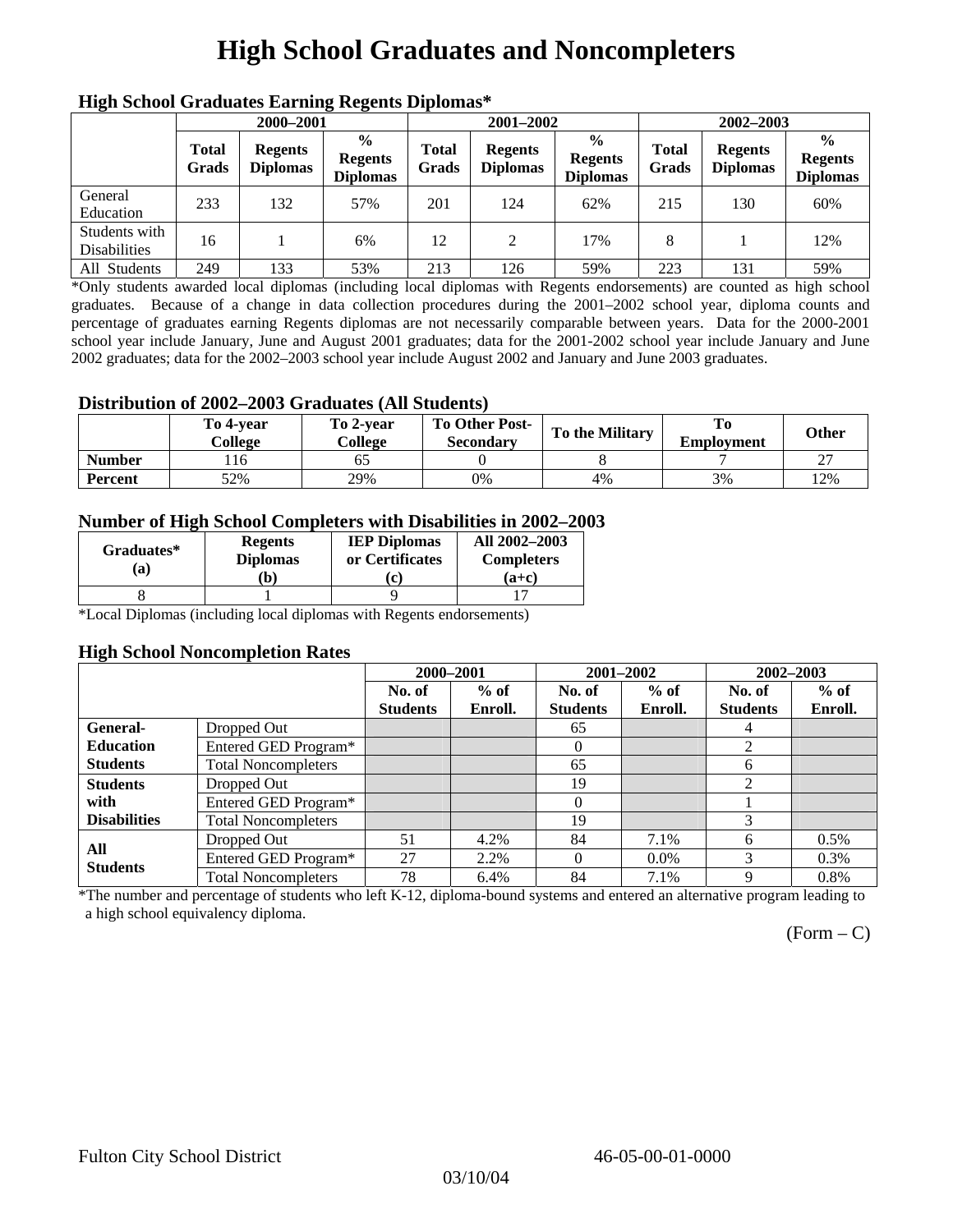## **Career Development and Occupational Studies (CDOS)**

### **Percentage of Students Documenting Self- and Career-Awareness Information and Career Exploration Activities, K–3**

| <b>Grades</b> | $2000 - 01$ | $2001 - 02$ | $2002 - 03$ |
|---------------|-------------|-------------|-------------|
| K–1           |             | $9\%$       | $0\%$       |
|               |             | $0\%$       | $0\%$       |

### **Students Developing a Career Plan, 4–12**

| <b>Grades</b> |                                      | $2000 - 01$ | $2001 - 02$ | $2002 - 03$ |
|---------------|--------------------------------------|-------------|-------------|-------------|
|               | Number of General-Education Students |             | $\theta$    | $\theta$    |
| $4 - 5$       | Number of Students with Disabilities |             | 0           | $\Omega$    |
|               | Number of All Students               |             | $\Omega$    | $\Omega$    |
|               | Percent of Enrollment                |             | $0\%$       | 0%          |
|               | Number of General-Education Students |             | 283         | 269         |
|               | Number of Students with Disabilities |             | $\theta$    | 37          |
| $6 - 8$       | Number of All Students               |             | 283         | 306         |
|               | Percent of Enrollment                |             | 31%         | 32%         |
|               | Number of General-Education Students |             | 0           | $\Omega$    |
| $9 - 12$      | Number of Students with Disabilities |             | 0           | $\Omega$    |
|               | Number of All Students               |             | 0           | $\Omega$    |
|               | Percent of Enrollment                |             | $0\%$       | $0\%$       |

## **Second Language Proficiency Examinations**

### **General-Education Students**

| <b>Test</b> | 2000-2001         |           |                   | 2001-2002 | 2002-2003         |           |  |
|-------------|-------------------|-----------|-------------------|-----------|-------------------|-----------|--|
|             | <b>No. Tested</b> | % Passing | <b>No. Tested</b> | % Passing | <b>No. Tested</b> | % Passing |  |
| French      | 82                | 80%       | 85                | 67%       | 68                | 82%       |  |
| German      | 30                | 80%       | 25                | 92%       |                   | 89%       |  |
| Italian     |                   | 0%        |                   | $0\%$     |                   | 0%        |  |
| Latin       |                   | 80%       | 25                | 44%       | 20                | 65%       |  |
| Spanish     | 102               | 73%       | 105               | 74%       |                   | 88%       |  |

### **Students with Disabilities**

| <b>Test</b> | 2000-2001         |           |            | 2001-2002 | 2002-2003  |           |  |
|-------------|-------------------|-----------|------------|-----------|------------|-----------|--|
|             | <b>No. Tested</b> | % Passing | No. Tested | % Passing | No. Tested | % Passing |  |
| French      |                   | 0%        |            | $0\%$     |            | 0%        |  |
| German      |                   | 0%        |            | $0\%$     |            | 0%        |  |
| Italian     |                   | 0%        |            | 0%        |            | 0%        |  |
| Latin       |                   | 0%        |            | 0%        |            | 0%        |  |
| Spanish     |                   | 0%        |            |           |            |           |  |

(Form-D)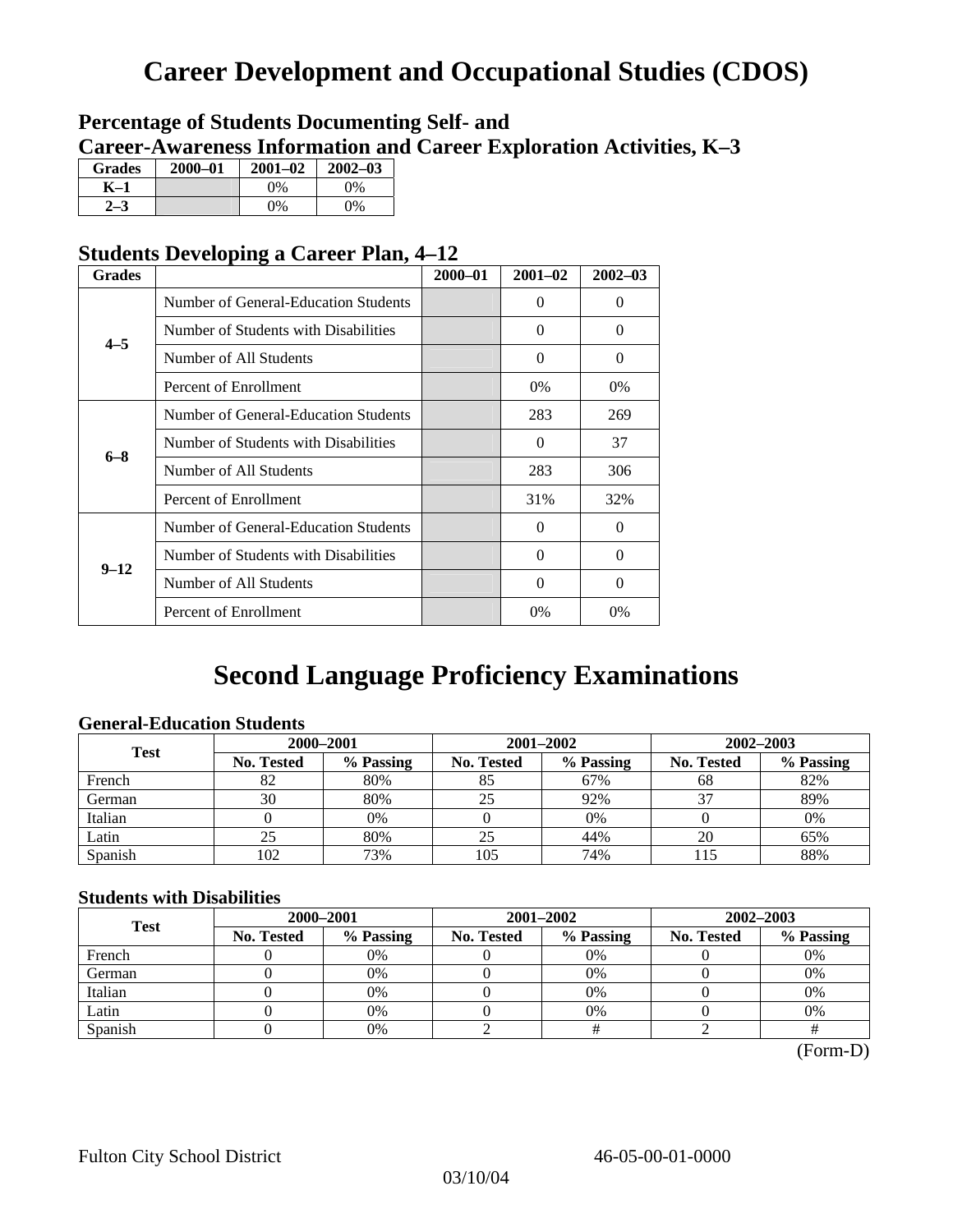# **Regents Competency Tests**

### **General-Education Students**

| <b>Test</b>           | 2000-2001         |           |            | 2001-2002 | 2002-2003  |           |  |
|-----------------------|-------------------|-----------|------------|-----------|------------|-----------|--|
|                       | <b>No. Tested</b> | % Passing | No. Tested | % Passing | No. Tested | % Passing |  |
| <b>Mathematics</b>    |                   | 0%        |            | 0%        |            | 0%        |  |
| Science               |                   |           |            |           |            | 0%        |  |
| Reading               |                   | 0%        |            | $0\%$     |            | 0%        |  |
| Writing               |                   | 0%        |            | $0\%$     |            | 0%        |  |
| <b>Global Studies</b> |                   |           |            | 0%        |            |           |  |
| U.S. Hist & Gov't     |                   | 86%       |            | 0%        |            | 0%        |  |

### **Students with Disabilities**

| <b>Test</b>           | 2000-2001         |           |            | 2001-2002 | 2002-2003               |           |  |
|-----------------------|-------------------|-----------|------------|-----------|-------------------------|-----------|--|
|                       | <b>No. Tested</b> | % Passing | No. Tested | % Passing | <b>No. Tested</b><br>14 | % Passing |  |
| <b>Mathematics</b>    | 10                | 80%       |            |           |                         | 82%       |  |
| Science               |                   |           |            |           |                         | 50%       |  |
| Reading               |                   | 17%       |            | 0%        |                         |           |  |
| Writing               |                   | 33%       |            | 0%        |                         |           |  |
| <b>Global Studies</b> |                   |           |            |           |                         |           |  |
| U.S. Hist & Gov't     |                   | 83%       |            | 0%        |                         |           |  |

 $(Form - E)$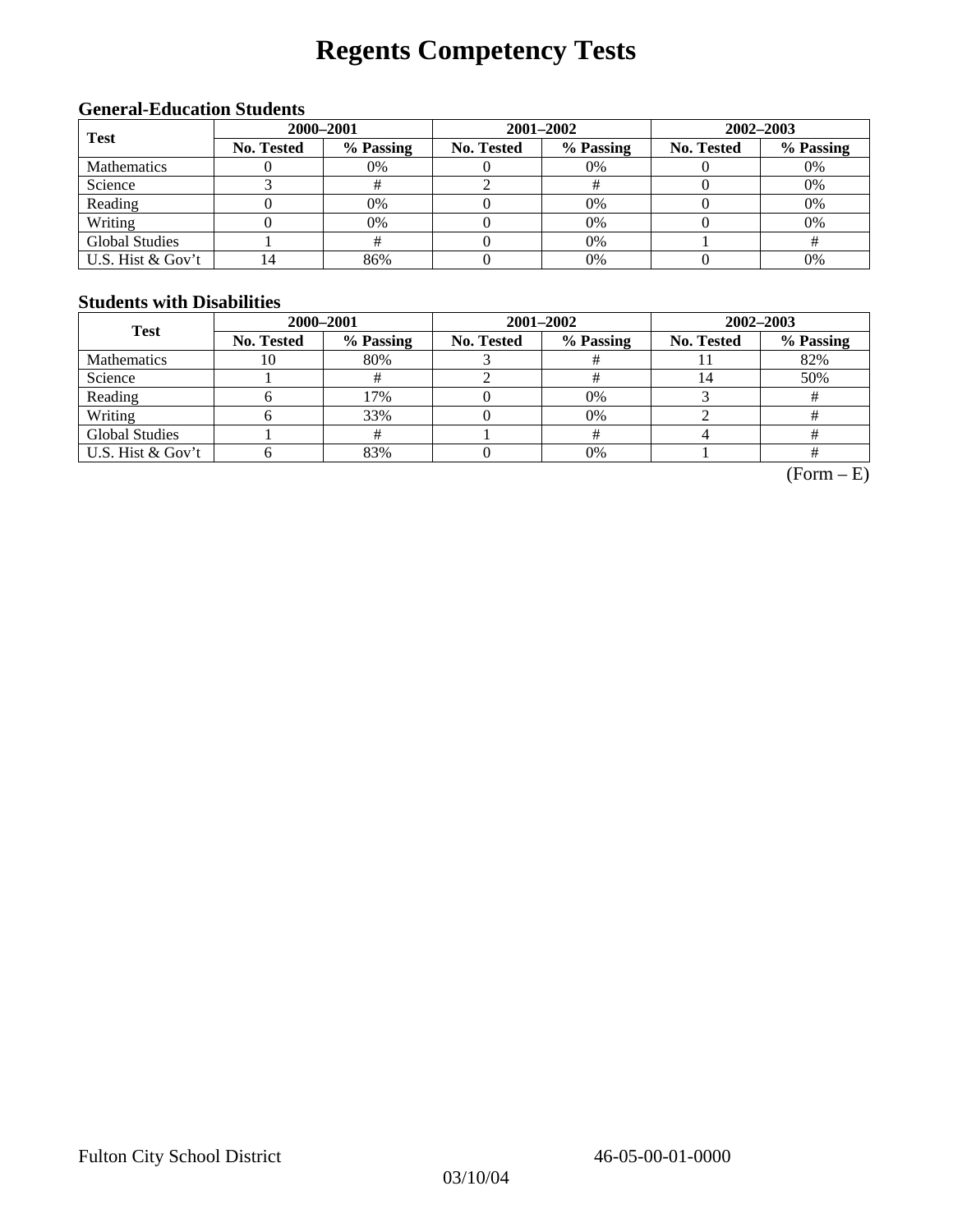|                                                            | <b>All Students</b><br><b>Students with Disabilities</b> |                                              |                  |                  |                           |                  |  |
|------------------------------------------------------------|----------------------------------------------------------|----------------------------------------------|------------------|------------------|---------------------------|------------------|--|
|                                                            | 2001                                                     | 2002                                         | 2003             | 2001             | 2002                      | 2003             |  |
|                                                            |                                                          | <b>Comprehensive English</b>                 |                  |                  |                           |                  |  |
| Number Tested                                              | 257                                                      | 256                                          | 246              | 13               | 10                        | 19               |  |
| Number Scoring 55-100                                      | 248                                                      | 252                                          | 229              | 13               | 10                        | 16               |  |
| Number Scoring 65-100                                      | 227                                                      | 217                                          | 220              | 10               | $\tau$                    | 15               |  |
| Number Scoring 85-100                                      | 50                                                       | 100                                          | 96               | 1                | $\mathbf{1}$              | $\overline{2}$   |  |
| Percentage of Tested Scoring 55-100                        | 96%                                                      | 98%                                          | 93%              | 100%             | 100%                      | 84%              |  |
| Percentage of Tested Scoring 65-100                        | 88%                                                      | 85%                                          | 89%              | 77%              | 70%                       | 79%              |  |
| Percentage of Tested Scoring 85-100                        | 19%                                                      | 39%                                          | 39%              | $8\%$            | 10%                       | 11%              |  |
| <b>Mathematics A</b>                                       |                                                          |                                              |                  |                  |                           |                  |  |
| Number Tested                                              | 357                                                      | 303                                          | 260              | 19               | 22                        | 17               |  |
| Number Scoring 55-100                                      | 280                                                      | 243                                          | 210              | 6                | 13                        | 10               |  |
| Number Scoring 65-100                                      | 232                                                      | 192                                          | 164              | 5                | 9                         | $\sqrt{5}$       |  |
| Number Scoring 85-100                                      | 55                                                       | 67                                           | 24               | $\overline{0}$   | $\overline{3}$            | $\overline{0}$   |  |
| Percentage of Tested Scoring 55-100                        | 78%                                                      | 80%                                          | 81%              | 32%              | 59%                       | 59%              |  |
| Percentage of Tested Scoring 65-100                        | 65%                                                      | 63%                                          | 63%              | 26%              | 41%                       | 29%              |  |
| Percentage of Tested Scoring 85-100                        | 15%                                                      | 22%                                          | 9%               | 0%               | 14%                       | $0\%$            |  |
|                                                            |                                                          | Mathematics B (first administered June 2001) |                  |                  |                           |                  |  |
| Number Tested                                              | $\overline{0}$                                           | 22                                           | 11               | $\overline{0}$   |                           | $\boldsymbol{0}$ |  |
| Number Scoring 55-100                                      | $\overline{0}$                                           | 22                                           | 9                | $\boldsymbol{0}$ | $\#$                      | $\boldsymbol{0}$ |  |
| Number Scoring 65-100                                      | $\mathbf{0}$                                             | 20                                           | $\overline{2}$   | $\overline{0}$   | $\#$                      | $\mathbf{0}$     |  |
| Number Scoring 85-100                                      | $\mathbf{0}$                                             | $\boldsymbol{0}$                             | $\boldsymbol{0}$ | $\overline{0}$   | $\overline{\overline{H}}$ | $\mathbf{0}$     |  |
| Percentage of Tested Scoring 55-100                        | 0%                                                       | 100%                                         | 82%              | 0%               | $\overline{\overline{H}}$ | 0%               |  |
| Percentage of Tested Scoring 65-100                        | 0%                                                       | 91%                                          | 18%              | 0%               | $\overline{\overline{H}}$ | 0%               |  |
| Percentage of Tested Scoring 85-100                        | 0%                                                       | 0%                                           | 0%               | 0%               | #                         | 0%               |  |
|                                                            |                                                          | <b>Global History and Geography</b>          |                  |                  |                           |                  |  |
| Number Tested                                              | 310                                                      | 253                                          | 262              | 14               | 22                        | 17               |  |
| Number Scoring 55-100                                      | 303                                                      | 240                                          | 230              | 13               | 21                        | 12               |  |
| Number Scoring 65-100                                      | 270                                                      | 218                                          | 207              | 11               | 20                        | 10               |  |
| Number Scoring 85-100                                      | 104                                                      | 79                                           | 93               | $\Omega$         | $\overline{2}$            | 1                |  |
| Percentage of Tested Scoring 55-100                        | 98%                                                      | 95%                                          | 88%              | 93%              | 95%                       | 71%              |  |
| Percentage of Tested Scoring 65-100                        | 87%                                                      | 86%                                          | 79%              | 79%              | 91%                       | 59%              |  |
| Percentage of Tested Scoring 85-100                        | 34%                                                      | 31%                                          | 35%              | 0%               | 9%                        | 6%               |  |
| U.S. History and Government (first administered June 2001) |                                                          |                                              |                  |                  |                           |                  |  |
| Number Tested                                              | 254                                                      | 288                                          | 240              | 15               | 12                        | $20\,$           |  |
| Number Scoring 55-100                                      | 223                                                      | 282                                          | 238              | $\overline{9}$   | $\overline{11}$           | $\overline{19}$  |  |
| Number Scoring 65-100                                      | 195                                                      | 236                                          | 223              | $\overline{8}$   | $\overline{7}$            | 16               |  |
| Number Scoring 85-100                                      | 88                                                       | $\overline{81}$                              | $\overline{122}$ | $\overline{0}$   | $\overline{0}$            | $6\,$            |  |
| Percentage of Tested Scoring 55-100                        | 88%                                                      | 98%                                          | 99%              | 60%              | 92%                       | 95%              |  |
| Percentage of Tested Scoring 65-100                        | 77%                                                      | 82%                                          | 93%              | 53%              | 58%                       | 80%              |  |
| Percentage of Tested Scoring 85-100                        | 35%                                                      | 28%                                          | 51%              | 0%               | 0%                        | 30%              |  |

 $(Form - F)$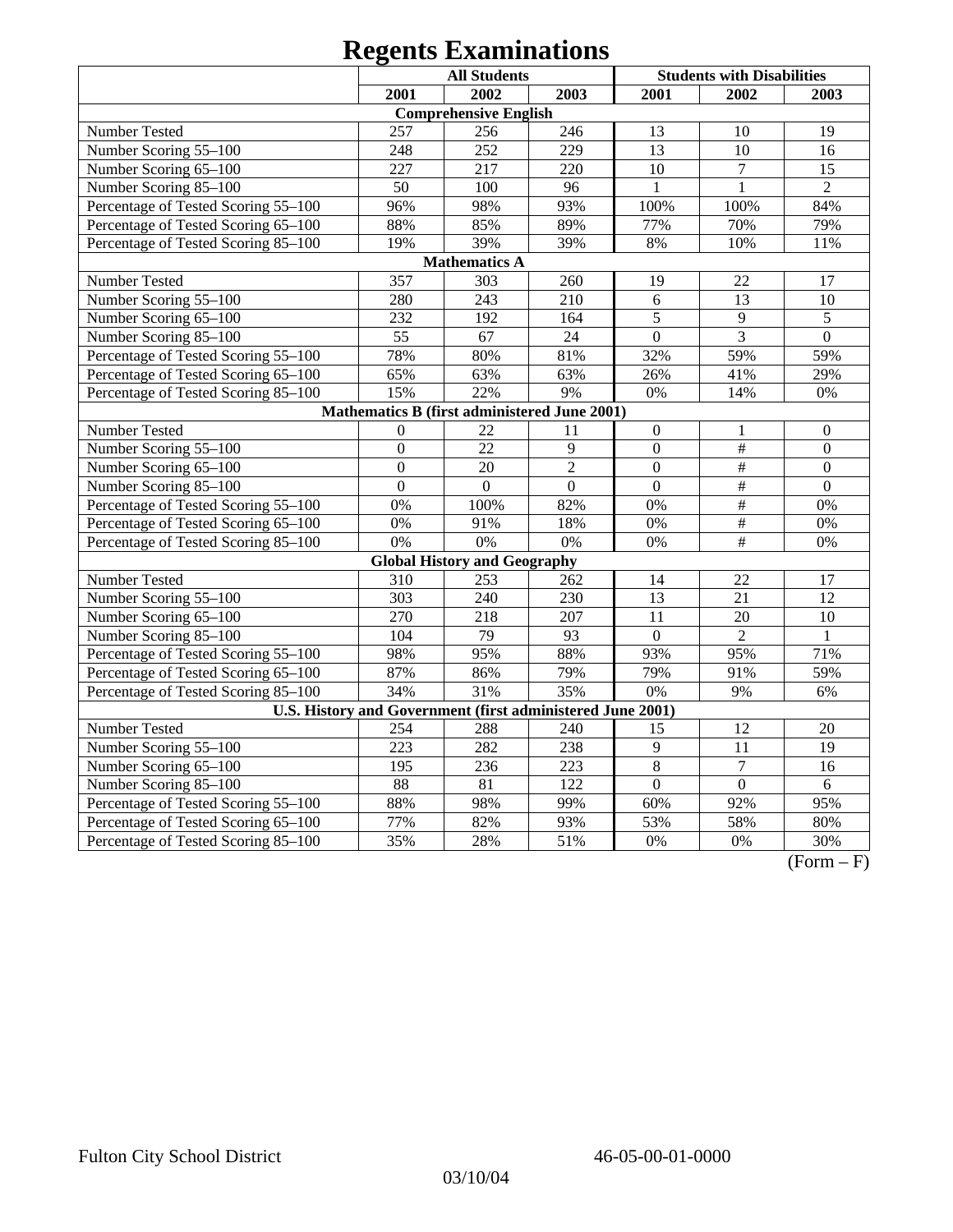|                                                               |      | <b>All Students</b>                                       |      |                | <b>Students with Disabilities</b> |                          |
|---------------------------------------------------------------|------|-----------------------------------------------------------|------|----------------|-----------------------------------|--------------------------|
|                                                               | 2001 | 2002                                                      | 2003 | 2001           | 2002                              | 2003                     |
|                                                               |      | Living Environment (first administered June 2001)         |      |                |                                   |                          |
| Number Tested                                                 | 264  | 250                                                       | 239  | 7              | 17                                | 19                       |
| Number Scoring 55-100                                         | 263  | 246                                                       | 225  | 6              | 17                                | 12                       |
| Number Scoring 65-100                                         | 248  | 244                                                       | 222  | 6              | 16                                | 12                       |
| Number Scoring 85-100                                         | 46   | 114                                                       | 77   | $\overline{0}$ | $\overline{4}$                    | $\overline{2}$           |
| Percentage of Tested Scoring 55-100                           | 100% | 98%                                                       | 94%  | 86%            | 100%                              | 63%                      |
| Percentage of Tested Scoring 65-100                           | 94%  | 98%                                                       | 93%  | 86%            | 94%                               | 63%                      |
| Percentage of Tested Scoring 85-100                           | 17%  | 46%                                                       | 32%  | 0%             | 24%                               | 11%                      |
| Physical Setting/Earth Science (first administered June 2001) |      |                                                           |      |                |                                   |                          |
| Number Tested                                                 | 276  | 277                                                       | 312  | 17             | 21                                | 34                       |
| Number Scoring 55-100                                         | 258  | 256                                                       | 253  | 15             | 18                                | 18                       |
| Number Scoring 65-100                                         | 236  | 223                                                       | 220  | 14             | 13                                | 12                       |
| Number Scoring 85-100                                         | 109  | 70                                                        | 65   | $\overline{4}$ | $\overline{2}$                    | $\mathbf{0}$             |
| Percentage of Tested Scoring 55-100                           | 93%  | 92%                                                       | 81%  | 88%            | 86%                               | 53%                      |
| Percentage of Tested Scoring 65-100                           | 86%  | 81%                                                       | 71%  | 82%            | 62%                               | 35%                      |
| Percentage of Tested Scoring 85-100                           | 39%  | 25%                                                       | 21%  | 24%            | 10%                               | 0%                       |
|                                                               |      | Physical Setting/Chemistry (first administered June 2002) |      |                |                                   |                          |
| Number Tested                                                 |      | 191                                                       | 189  |                | $\overline{4}$                    | 5                        |
| Number Scoring 55-100                                         |      | 163                                                       | 168  |                | $\#$                              | 4                        |
| Number Scoring 65-100                                         |      | 111                                                       | 129  |                | $\#$                              | $\overline{\mathcal{L}}$ |
| Number Scoring 85-100                                         |      | 14                                                        | 29   |                | $\#$                              | $\overline{0}$           |
| Percentage of Tested Scoring 55-100                           |      | 85%                                                       | 89%  |                | $\#$                              | 80%                      |
| Percentage of Tested Scoring 65-100                           |      | 58%                                                       | 68%  |                | $\#$                              | 80%                      |
| Percentage of Tested Scoring 85-100                           |      | 7%                                                        | 15%  |                | $\#$                              | 0%                       |
|                                                               |      | Physical Setting/Physics (first administered June 2002)*  |      |                |                                   |                          |
| Number Tested                                                 |      |                                                           |      |                |                                   |                          |
| Number Scoring 55-100                                         |      |                                                           |      |                |                                   |                          |
| Number Scoring 65-100                                         |      |                                                           |      |                |                                   |                          |
| Number Scoring 85-100                                         |      |                                                           |      |                |                                   |                          |
| Percentage of Tested Scoring 55-100                           |      |                                                           |      |                |                                   |                          |
| Percentage of Tested Scoring 65-100                           |      |                                                           |      |                |                                   |                          |
| Percentage of Tested Scoring 85-100                           |      |                                                           |      |                |                                   |                          |

\* Physical Setting/Physics results are not included in the report card because the Department is issuing a new conversion chart for this assessment. Data currently available to the Department are based on the original conversion chart for the assessment.

 $(Form - G)$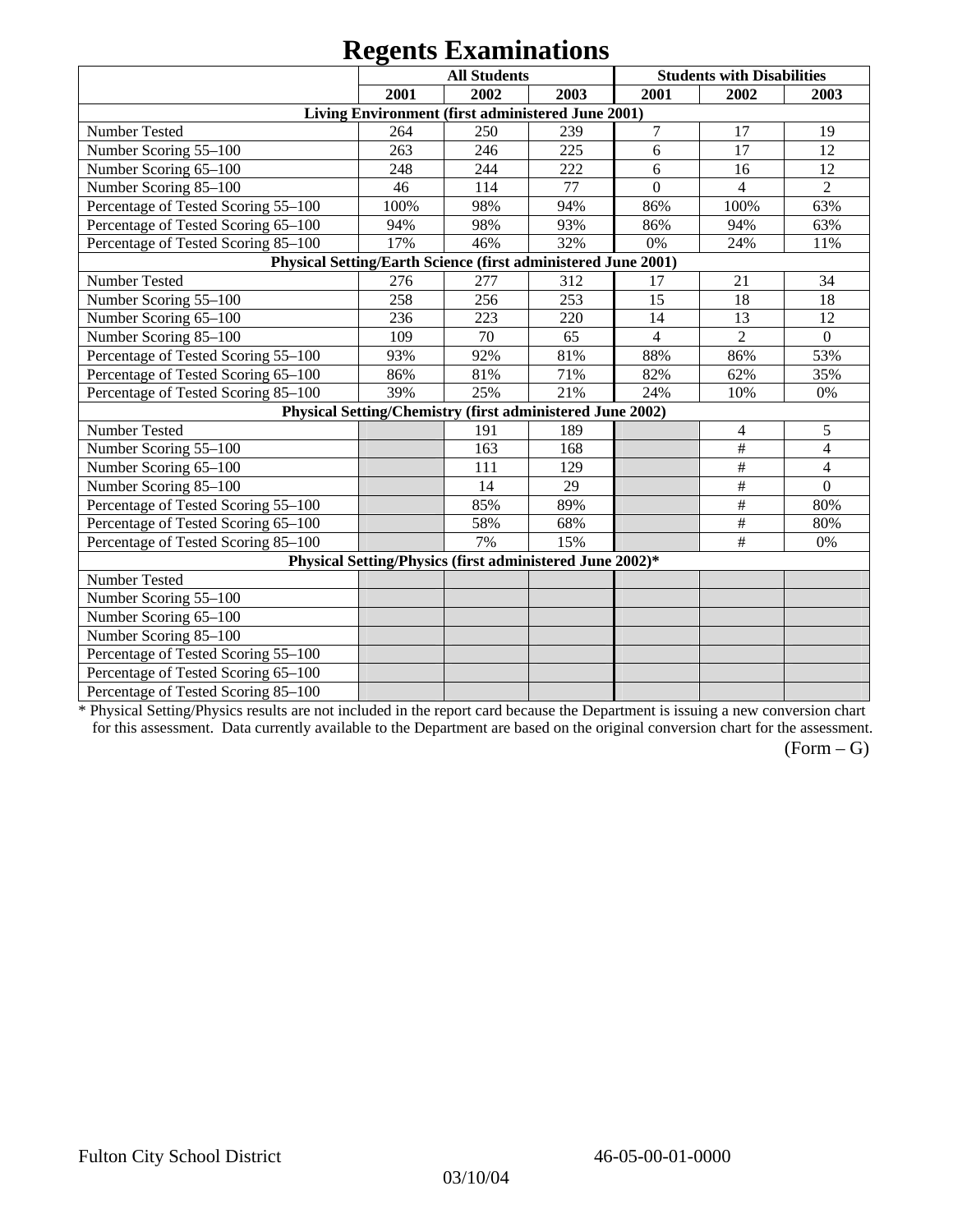|                                     |                 | <b>All Students</b>          |                  | <b>Students with Disabilities</b> |                  |                  |
|-------------------------------------|-----------------|------------------------------|------------------|-----------------------------------|------------------|------------------|
|                                     | 2001            | 2002                         | 2003             | 2001                              | 2002             | 2003             |
|                                     |                 | <b>Comprehensive French</b>  |                  |                                   |                  |                  |
| Number Tested                       | 43              | 43                           | 75               | 1                                 | $\boldsymbol{0}$ | $\overline{0}$   |
| Number Scoring 55-100               | 43              | 43                           | 74               | $\overline{\#}$                   | $\boldsymbol{0}$ | $\boldsymbol{0}$ |
| Number Scoring 65-100               | 41              | 43                           | $\overline{71}$  | $\overline{\#}$                   | $\mathbf{0}$     | $\mathbf{0}$     |
| Number Scoring 85-100               | 19              | 17                           | 41               | $\overline{\#}$                   | $\mathbf{0}$     | $\overline{0}$   |
| Percentage of Tested Scoring 55-100 | 100%            | 100%                         | 99%              | $\overline{\#}$                   | 0%               | 0%               |
| Percentage of Tested Scoring 65-100 | 95%             | 100%                         | 95%              | $\overline{\#}$                   | 0%               | 0%               |
| Percentage of Tested Scoring 85-100 | 44%             | 40%                          | 55%              | $\overline{\#}$                   | 0%               | 0%               |
|                                     |                 | <b>Comprehensive Italian</b> |                  |                                   |                  |                  |
| Number Tested                       | $\Omega$        | $\boldsymbol{0}$             | $\boldsymbol{0}$ | $\boldsymbol{0}$                  | $\boldsymbol{0}$ | $\boldsymbol{0}$ |
| Number Scoring 55-100               | $\mathbf{0}$    | $\mathbf{0}$                 | $\mathbf{0}$     | $\boldsymbol{0}$                  | $\mathbf{0}$     | $\boldsymbol{0}$ |
| Number Scoring 65-100               | $\mathbf{0}$    | $\mathbf{0}$                 | $\mathbf{0}$     | $\mathbf{0}$                      | $\mathbf{0}$     | $\boldsymbol{0}$ |
| Number Scoring 85-100               | $\mathbf{0}$    | $\mathbf{0}$                 | $\mathbf{0}$     | $\mathbf{0}$                      | $\mathbf{0}$     | $\mathbf{0}$     |
| Percentage of Tested Scoring 55-100 | $0\%$           | 0%                           | 0%               | 0%                                | 0%               | 0%               |
| Percentage of Tested Scoring 65-100 | $0\%$           | 0%                           | 0%               | 0%                                | 0%               | 0%               |
| Percentage of Tested Scoring 85-100 | 0%              | 0%                           | 0%               | 0%                                | 0%               | 0%               |
|                                     |                 | <b>Comprehensive German</b>  |                  |                                   |                  |                  |
| Number Tested                       | 14              | 22                           | 41               | $\mathbf{1}$                      | $\boldsymbol{0}$ | $\boldsymbol{0}$ |
| Number Scoring 55-100               | 14              | 22                           | 40               | $\overline{\#}$                   | $\boldsymbol{0}$ | $\boldsymbol{0}$ |
| Number Scoring 65-100               | 14              | 22                           | 40               | $\overline{\#}$                   | $\mathbf{0}$     | $\overline{0}$   |
| Number Scoring 85-100               | $\overline{9}$  | 6                            | 23               | $\overline{\#}$                   | $\mathbf{0}$     | $\overline{0}$   |
| Percentage of Tested Scoring 55-100 | 100%            | 100%                         | 98%              | $\overline{\#}$                   | 0%               | 0%               |
| Percentage of Tested Scoring 65-100 | 100%            | 100%                         | 98%              | $\overline{\#}$                   | 0%               | 0%               |
| Percentage of Tested Scoring 85-100 | 64%             | 27%                          | 56%              | $\overline{\#}$                   | 0%               | 0%               |
|                                     |                 | <b>Comprehensive Hebrew</b>  |                  |                                   |                  |                  |
| Number Tested                       | $\mathbf{0}$    | $\boldsymbol{0}$             | $\boldsymbol{0}$ | $\boldsymbol{0}$                  | $\boldsymbol{0}$ | $\boldsymbol{0}$ |
| Number Scoring 55-100               | $\mathbf{0}$    | $\mathbf{0}$                 | $\mathbf{0}$     | $\mathbf{0}$                      | $\mathbf{0}$     | $\mathbf{0}$     |
| Number Scoring 65-100               | $\mathbf{0}$    | $\mathbf{0}$                 | $\overline{0}$   | $\mathbf{0}$                      | $\mathbf{0}$     | $\boldsymbol{0}$ |
| Number Scoring 85-100               | $\mathbf{0}$    | $\mathbf{0}$                 | $\mathbf{0}$     | $\overline{0}$                    | $\mathbf{0}$     | $\mathbf{0}$     |
| Percentage of Tested Scoring 55-100 | $0\%$           | 0%                           | 0%               | 0%                                | 0%               | 0%               |
| Percentage of Tested Scoring 65-100 | $0\%$           | 0%                           | 0%               | 0%                                | 0%               | 0%               |
| Percentage of Tested Scoring 85-100 | 0%              | 0%                           | 0%               | 0%                                | 0%               | 0%               |
|                                     |                 | <b>Comprehensive Spanish</b> |                  |                                   |                  |                  |
| Number Tested                       | 51              | 73                           | 104              | 1                                 | $\boldsymbol{0}$ | $\boldsymbol{0}$ |
| Number Scoring 55-100               | 51              | 73                           | 104              | $\frac{1}{2}$                     | $\mathbf{0}$     | $\mathbf{0}$     |
| Number Scoring 65–100               | $\overline{51}$ | 73                           | 102              | $\overline{\#}$                   | $\theta$         | $\theta$         |
| Number Scoring 85-100               | 38              | 54                           | 73               | $\overline{\#}$                   | $\overline{0}$   | $\overline{0}$   |
| Percentage of Tested Scoring 55-100 | 100%            | 100%                         | 100%             | $\frac{1}{2}$                     | $0\%$            | 0%               |
| Percentage of Tested Scoring 65-100 | 100%            | 100%                         | 98%              | $\frac{1}{2}$                     | 0%               | $0\%$            |
| Percentage of Tested Scoring 85-100 | 75%             | 74%                          | 70%              | $\frac{1}{2}$                     | $0\%$            | 0%               |
|                                     |                 | <b>Comprehensive Latin</b>   |                  |                                   |                  |                  |
| Number Tested                       | $\,8\,$         | 9                            | 19               | $\mathbf{0}$                      | $\mathbf{0}$     | $\boldsymbol{0}$ |
| Number Scoring 55-100               | $\overline{7}$  | $\overline{7}$               | 19               | $\boldsymbol{0}$                  | $\boldsymbol{0}$ | $\boldsymbol{0}$ |
| Number Scoring 65-100               | 6               | 6                            | 17               | $\boldsymbol{0}$                  | $\boldsymbol{0}$ | $\overline{0}$   |
| Number Scoring 85-100               | $\overline{4}$  | 3                            | $\overline{4}$   | $\boldsymbol{0}$                  | $\boldsymbol{0}$ | $\overline{0}$   |
| Percentage of Tested Scoring 55-100 | 88%             | 78%                          | 100%             | $0\%$                             | $0\%$            | 0%               |
| Percentage of Tested Scoring 65-100 | 75%             | 67%                          | 89%              | $0\%$                             | $0\%$            | 0%               |
| Percentage of Tested Scoring 85-100 | 50%             | 33%                          | 21%              | 0%                                | 0%               | $0\%$            |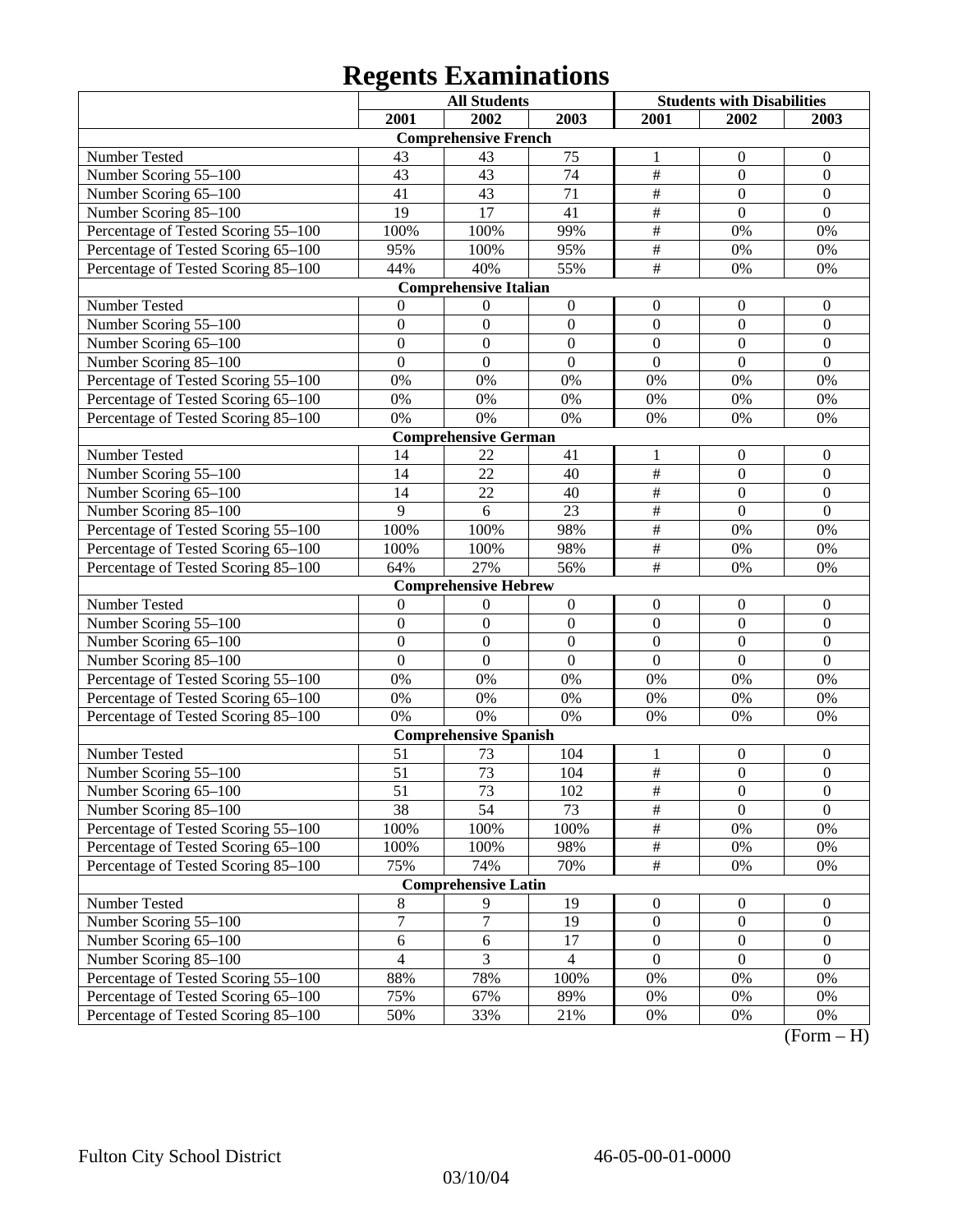|                                                                    | ັ<br><b>All Students</b> |                                           |      | <b>Students with Disabilities</b> |                |                |
|--------------------------------------------------------------------|--------------------------|-------------------------------------------|------|-----------------------------------|----------------|----------------|
|                                                                    | 2001                     | 2002                                      | 2003 | 2001                              | 2002           | 2003           |
| Sequential Mathematics, Course II (last administered January 2003) |                          |                                           |      |                                   |                |                |
| <b>Number Tested</b>                                               | 24                       |                                           | 2    | $\Omega$                          | $\Omega$       | $\overline{0}$ |
| Number Scoring 55-100                                              | 20                       | #                                         | #    | $\theta$                          | $\theta$       | $\Omega$       |
| Number Scoring 65-100                                              | 16                       | #                                         | #    | $\theta$                          | $\theta$       | $\Omega$       |
| Number Scoring 85-100                                              | 2                        | $\#$                                      | #    | $\theta$                          | $\theta$       | $\Omega$       |
| Percentage of Tested Scoring 55-100                                | 83%                      | #                                         | #    | 0%                                | 0%             | 0%             |
| Percentage of Tested Scoring 65-100                                | 67%                      | #                                         | #    | $0\%$                             | 0%             | $0\%$          |
| Percentage of Tested Scoring 85-100                                | 8%                       | #                                         | #    | 0%                                | 0%             | 0%             |
|                                                                    |                          | <b>Sequential Mathematics, Course III</b> |      |                                   |                |                |
| <b>Number Tested</b>                                               | 175                      | 191                                       | 138  | $\overline{2}$                    | $\overline{2}$ | 3              |
| Number Scoring 55-100                                              | 143                      | 161                                       | 93   | #                                 | #              | #              |
| Number Scoring 65-100                                              | 119                      | 145                                       | 82   | #                                 | #              | #              |
| Number Scoring 85-100                                              | 42                       | 51                                        | 7    | #                                 | #              | #              |
| Percentage of Tested Scoring 55-100                                | 82%                      | 84%                                       | 67%  | #                                 | #              | #              |
| Percentage of Tested Scoring 65-100                                | 68%                      | 76%                                       | 59%  | #                                 | #              | #              |
| Percentage of Tested Scoring 85-100                                | 24%                      | 27%                                       | 5%   | #                                 | #              | #              |

 $\overline{(Form-I)}$ 

03/10/04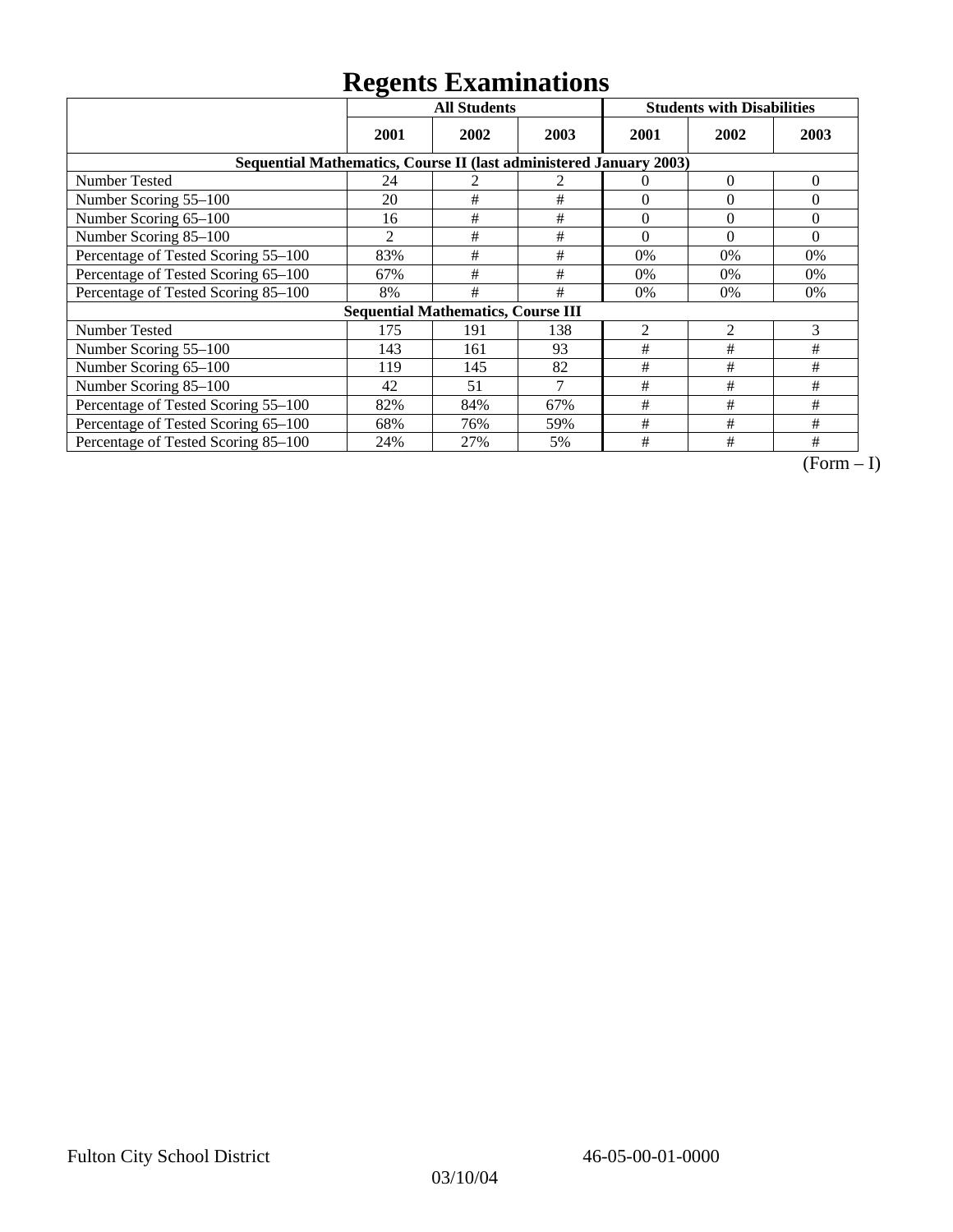### **Introduction to Occupations Examination**

|                                   |                   | 2000-2001 |            | $2001 - 2002$ | $2002 - 2003$ |           |  |
|-----------------------------------|-------------------|-----------|------------|---------------|---------------|-----------|--|
|                                   | <b>No. Tested</b> | % Passing | No. Tested | % Passing     | No. Tested    | % Passing |  |
| <b>General-Education Students</b> | 133               | 98%       | 120        | 95%           | ۵ς            | 84%       |  |
| <b>Students with Disabilities</b> |                   | 73%       | 16         | 100%          | 19            | 53%       |  |

On school reports, 2000–2001 and 2001–2002 data are for all students with disabilities enrolled in the school. District reports contain data for all students with disabilities enrolled in the district for the 2000–2001, 2001–2002, and 2002–2003 school years.

### **Elementary-Level Social Studies**

|                 |                                   | <b>Number</b><br><b>Tested</b> | $%$ at<br>$%$ at<br>Level 2<br>Level 1 |      | $%$ at<br>Level 3 | $%$ at<br>Level 4 |
|-----------------|-----------------------------------|--------------------------------|----------------------------------------|------|-------------------|-------------------|
| <b>Nov 2002</b> | <b>General-Education Students</b> | 241                            | 2%                                     | ! 3% | 69%               | 17%               |
|                 | <b>Students with Disabilities</b> | 52                             | 25%                                    | 21%  | 50%               | 4%                |
|                 | All Students                      | 293                            | 6%                                     | 14%  | 66%               | 14%               |

### **Middle-Level Social Studies**

|                  |                                   | <b>Number</b><br>Tested | $%$ at<br>Level 1 | $%$ at<br>Level 2 | $%$ at<br><b>Level 3</b> | $%$ at<br>Level 4 |
|------------------|-----------------------------------|-------------------------|-------------------|-------------------|--------------------------|-------------------|
| <b>June 2003</b> | <b>General-Education Students</b> | 258                     | 1%                | 48%               | 45%                      | 6%                |
|                  | <b>Students with Disabilities</b> | 47                      | 23%               | 68%               | 9%                       | 0%                |
|                  | All Students                      | 305                     | 5%                | 51%               | 39%                      | 5%                |

 $(Form - J)$